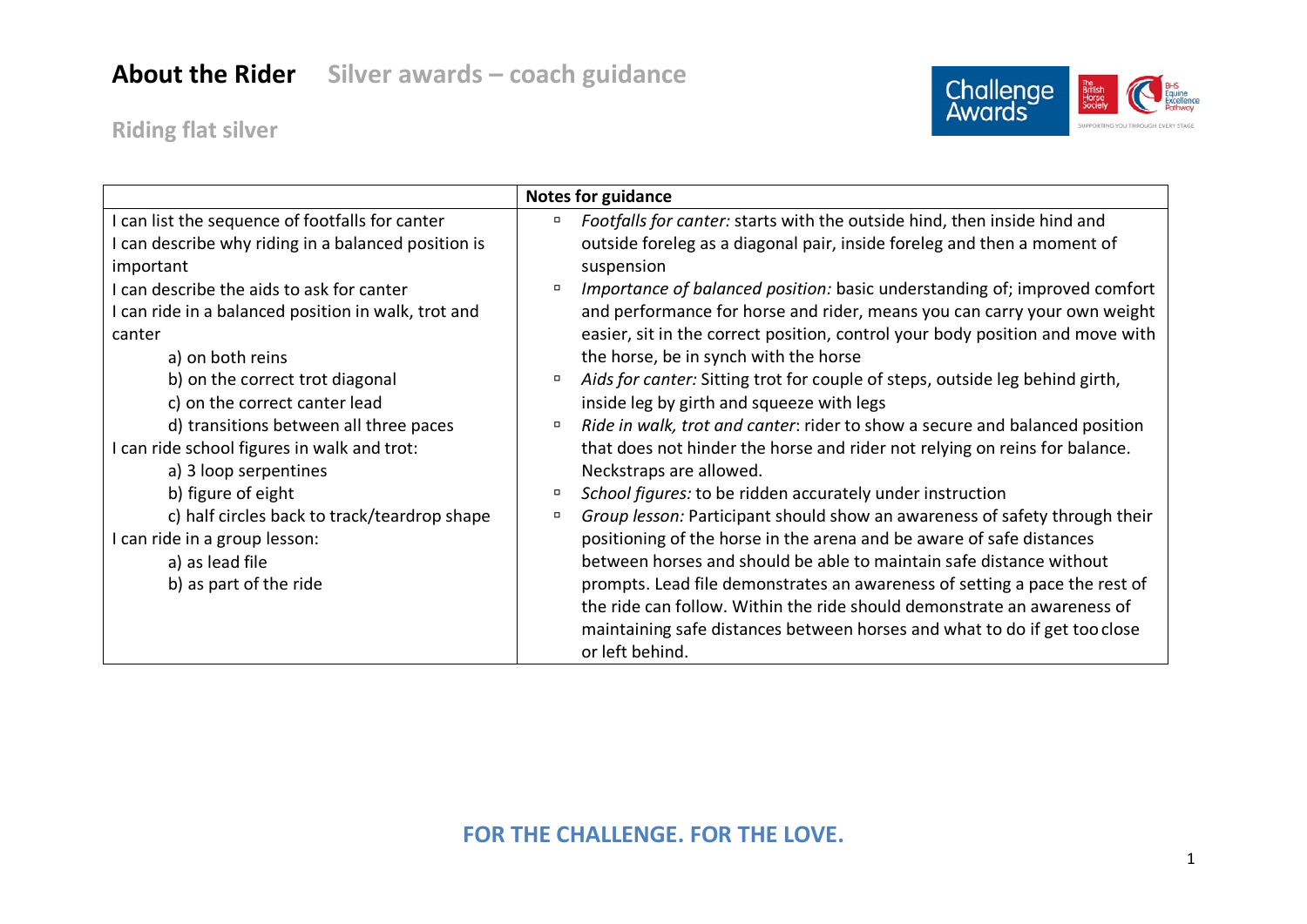

## **Riding jump silver**

|                                                      | <b>Notes for guidance</b>                                                             |
|------------------------------------------------------|---------------------------------------------------------------------------------------|
| can ride in a balanced, light seat in walk, trot and | Phases of jump: should be aware of; approach, take off, flight, landing,<br>$\Box$    |
| canter                                               | getaway                                                                               |
| I can outline:                                       | Riding an approach and getaway: should be able to discuss a straight line<br>$\Box$   |
| a) the phases of the jump                            | approach with the horse in an active trot, aiming for centre of fence.                |
| b) how to ride a good approach and getaway           | Getaway – rider should be upright and balanced, ride straight line and turn           |
| c) rider position                                    | after, horse ridden forward in trot or canter                                         |
| c) differences between fence types                   | Rider position: rider should 'fold' when jumping and move with the horse<br>$\Box$    |
| I can ride:                                          | Fence types: should be aware that when jumping a cross pole they should<br>$\Box$     |
| a) a course of five ground poles in trot             | aim for the centre/lowest part. When jumping a straight pole ideally aim for          |
| b) a single ground pole in canter                    | centre of fence                                                                       |
| c) a single cross pole from trot (height             | Riding in light seat: should be able to maintain balance over walk, trot and<br>α     |
| 30cms)                                               | canter that does not hinder the horse and not relying on reins for balance.           |
| d) a single upright fence from trot (height          | Neckstrap can be used                                                                 |
| 30cms)                                               | Course of ground poles: should be set up to allow smooth turns and straight<br>$\Box$ |
|                                                      | lines to poles, rider uses space available and sensibly,                              |
|                                                      | Single ground pole in canter: straight line approach, balance of rider<br>$\Box$      |
|                                                      | maintained, forward going canter (rhythm and tempo)                                   |
|                                                      | Single fences from trot: Single fences can have a trot placing pole to help<br>$\Box$ |
|                                                      | both horse and rider. Placing poles must be at a safe distance suitable for           |
|                                                      | your horses and ponies (see Appendix A for distance guidance). Jumps                  |
|                                                      | should be at least 30cms                                                              |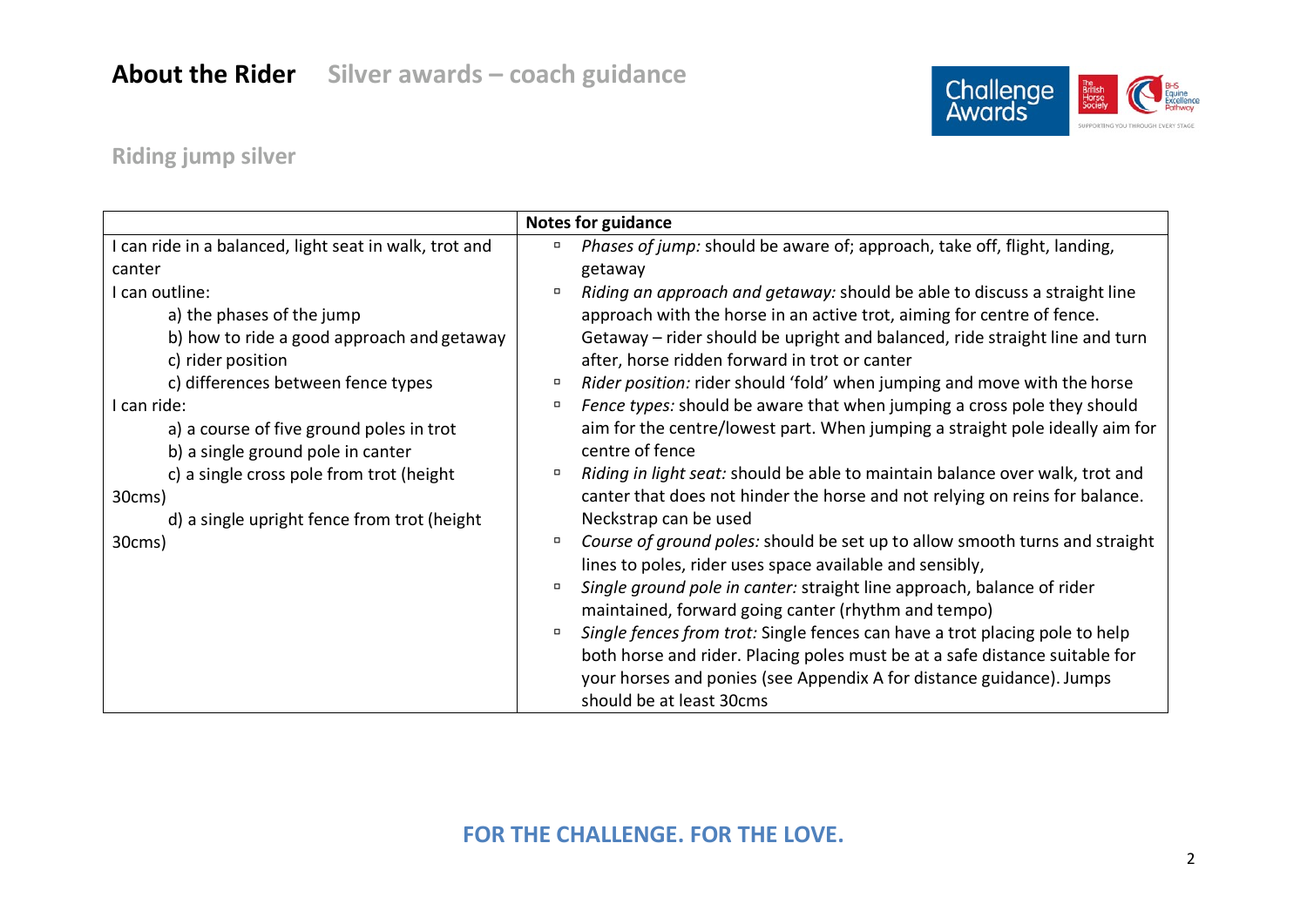

## **Riding out safely silver**

| Notes for guidance |                                                                                                                                                                                                                                                                                                                                                                                                                                                                                                                                                                                                                                                                                                                                                                                                                                                                                                                                                                                                                                                                                                                                                                                                                                                                                                                                                                                                                                                                                                                                                                                                                                                                                                                                                                                                                                                                                                                                                                                                                                                                                                                                                                                                                                                                                                                                                                                                                                                                                                                                                 |  |
|--------------------|-------------------------------------------------------------------------------------------------------------------------------------------------------------------------------------------------------------------------------------------------------------------------------------------------------------------------------------------------------------------------------------------------------------------------------------------------------------------------------------------------------------------------------------------------------------------------------------------------------------------------------------------------------------------------------------------------------------------------------------------------------------------------------------------------------------------------------------------------------------------------------------------------------------------------------------------------------------------------------------------------------------------------------------------------------------------------------------------------------------------------------------------------------------------------------------------------------------------------------------------------------------------------------------------------------------------------------------------------------------------------------------------------------------------------------------------------------------------------------------------------------------------------------------------------------------------------------------------------------------------------------------------------------------------------------------------------------------------------------------------------------------------------------------------------------------------------------------------------------------------------------------------------------------------------------------------------------------------------------------------------------------------------------------------------------------------------------------------------------------------------------------------------------------------------------------------------------------------------------------------------------------------------------------------------------------------------------------------------------------------------------------------------------------------------------------------------------------------------------------------------------------------------------------------------|--|
| Prepare to ride    | Common road signs and markings: Participant should be able to identify a minimum of two<br>I can identify common road<br>$\Box$<br>road signs and two markings<br>signs and markings<br>Road signs could include: road narrows, give way, traffic lights ahead, road works ahead,<br>I can list rules of the Highway<br>oncoming traffic has priority, you have priority over oncoming traffic, national speed limit and<br>Code that apply to riders<br>other speed limit signs, pedestrian, horses, farm animals, wild animals, school children,<br>I can describe how to ride<br>roundabout ahead, stop, no entry, road closed or lane closure, no u-turns, incline/decline, no<br>and lead horses on the road<br>horses, no cycles, no vehicles<br>I can list the current safety<br>Road markings include: give way, stop, centre of road<br>standards for riding hats<br>$\Box$<br>Highway Code: Participant to list minimum of three rules<br>I can give a reason for<br>Safety standards: current standards are on the BHS website https://www.bhs.org.uk/advice-<br>$\Box$<br>wearing reflective and<br>and-information/tack-and-equipment/what-to-wear/headwear<br>fluorescent clothing when<br>Ride and lead: A brief description is required for purposes of emergency only (ie leading horse<br>$\Box$<br>riding on the road<br>back if rider injured) (not for training or exercise as covered in Platinum). Suitability of<br>temperament of horses to be considered (ie if too dangerous then call for assistance if<br>possible). Rider needs to be able to control their horse with one hand (again if cannot do this<br>safely call for assistance). Rider will lead horse on the left. Can lead from lead rope (if carried<br>one) or reins. Prepare reins or leadrope dismounted and run stirrups up. If using reins<br>unbuckle reins and thread the nearside rein through both bit rings then buckle back up. If<br>using lead rope take reins off bridle, clip leadrope onto nearside bit ring, take end of rope<br>under horse's chin, thread lead rope through off side bit ring, loosen slightly then loop tail end<br>of lead rope around the off side bit ring again.<br>Why reflective/fluorescent clothing worn: so horse and rider can be seen clearly and sooner.<br>$\Box$<br>Reflective reflects light; fluorescent brightly coloured<br>Hazards: three of the following or similar; other road users, pedestrians, road works, parked<br>$\Box$<br>vehicles, wheelie bins, traffic lights, dogs, loud noises |  |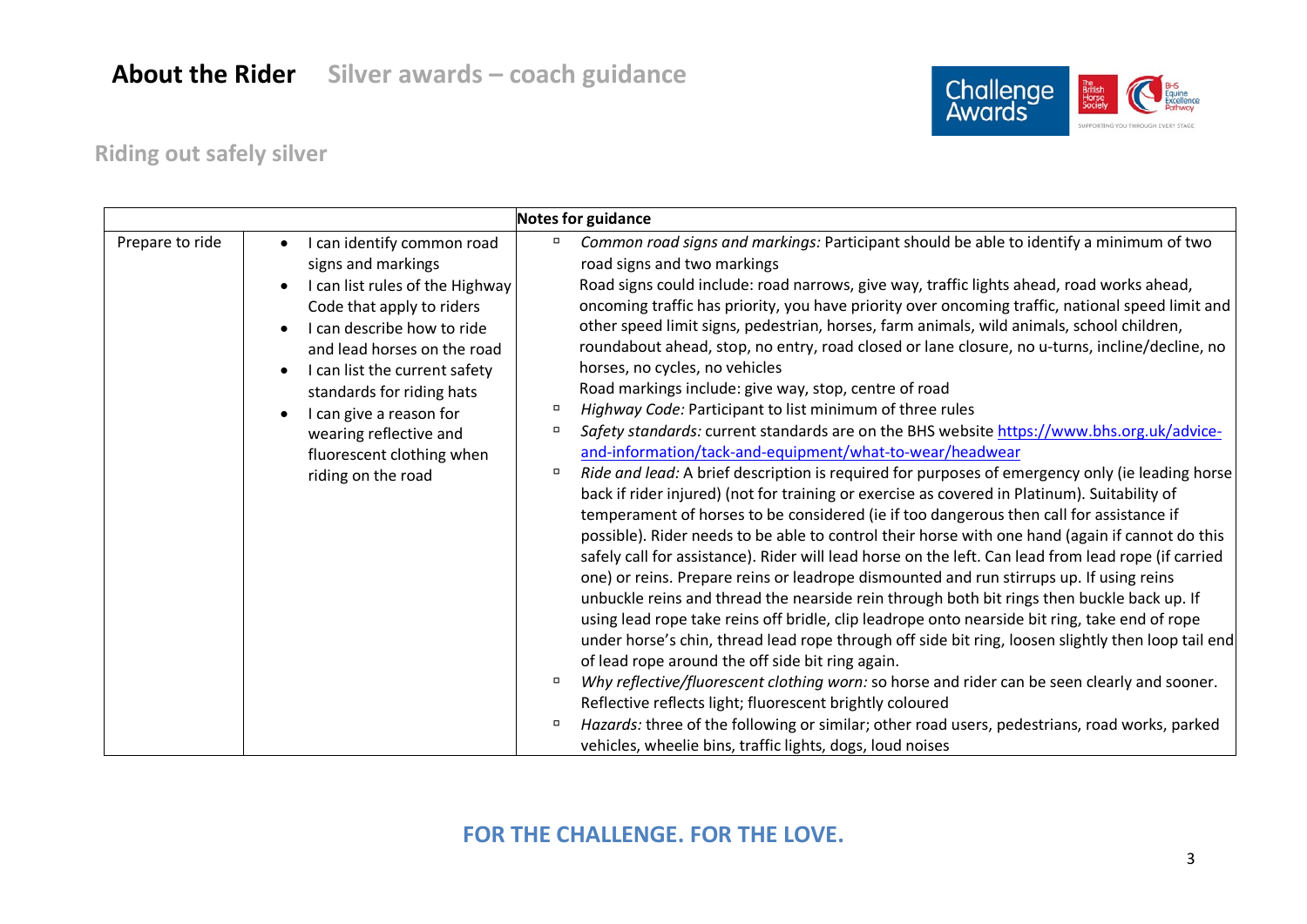# **About the Rider Silver awards – coach guidance**



| Preparing to ride<br>out<br>(this takes place)<br>in an enclosed<br>area using a<br>simple simulated<br>road with right<br>and left turns) | I can check my tack for safety<br>$\bullet$<br>before mounting<br>I can list the rules of the school<br>to follow when riding with<br>other horses in the arena<br>I can ride in an enclosed arena<br>$\bullet$<br>with other horses in walk and<br>trot<br>I can demonstrate how to ride<br>past a hazard<br>I can demonstrate how to<br>signal right and left to inform<br>other road users<br>I can demonstrate how to ask<br>a car to slow down or stop<br>I can demonstrate how to<br>thank other road users when<br>riding<br>I can perform an emergency<br>dismount | Check tack for safety: areas to look for include stitching and buckles of leather, stirrups<br>$\Box$<br>leathers, comfort of tack for horse<br>Understand the rules and requirements of riding with others in enclosed arena: can be indoors<br>$\Box$<br>or outdoors, an area of approximately 20mx40m is sufficient. It is not a riding assessment as<br>such, but the focus should be on if the rider is in control and showing an awareness of the<br>environment and safety of themselves and others. Walk and trot only is required. Ideally a<br>minimum of two riders riding together to demonstrate application of rules of the school.<br>Maximum group is determined by size of arena and coach risk assessment. If participant is<br>completing this on an individual basis a discussion on the rules of the school is sufficient.<br>Ride past a hazard: this could be a simulation set up in the arena using cones, jump wings,<br>mounting block etc. Demonstrate as if on a road with correct observations and signals.<br>Observations: to be aware of surroundings behind and in front of you<br>Signals: observations and signals made appropriately, rider maintains safe control of horse<br>$\Box$<br>Thanking road users: Can be via a wave or nod, smile or verbally saying thank you<br>$\Box$<br>Emergency dismount: to include: observation all round, take both feet out of stirrups. Cross<br>$\Box$<br>right stirrup over front of saddle (on horse's shoulder). Transfer whip to left hand. Look<br>around again. Dismount (right or left depending on situation/safety/positioning etc). Place left<br>stirrup over the seat of saddle. Reins over head (if not wearing a martingale). Observe all<br>around for traffic and position yourself between horse and traffic before moving off. |
|--------------------------------------------------------------------------------------------------------------------------------------------|----------------------------------------------------------------------------------------------------------------------------------------------------------------------------------------------------------------------------------------------------------------------------------------------------------------------------------------------------------------------------------------------------------------------------------------------------------------------------------------------------------------------------------------------------------------------------|------------------------------------------------------------------------------------------------------------------------------------------------------------------------------------------------------------------------------------------------------------------------------------------------------------------------------------------------------------------------------------------------------------------------------------------------------------------------------------------------------------------------------------------------------------------------------------------------------------------------------------------------------------------------------------------------------------------------------------------------------------------------------------------------------------------------------------------------------------------------------------------------------------------------------------------------------------------------------------------------------------------------------------------------------------------------------------------------------------------------------------------------------------------------------------------------------------------------------------------------------------------------------------------------------------------------------------------------------------------------------------------------------------------------------------------------------------------------------------------------------------------------------------------------------------------------------------------------------------------------------------------------------------------------------------------------------------------------------------------------------------------------------------------------------------------------------|
| Riding outside                                                                                                                             | I can ride on the road by<br>myself<br>I can ride on the road as part<br>of a pair                                                                                                                                                                                                                                                                                                                                                                                                                                                                                         | Ride out: Hack minimum of 10 minutes. Could be on quiet roads, a driveway or private roads.<br>$\Box$<br>Can ride in pairs but should demonstrate lead file for the purpose of riding on own. When in a<br>pair ride leader should be on the outside. Riders should be aware to remain a suitable<br>distance to each other. Highway Code followed at all times. Show awareness of surroundings<br>at all times. Can maintain control of horse. Uses appropriate hand signals where necessary,<br>but default position is two hands on the reins wherever possible. Ride safely in relation to<br>surroundings and environment.                                                                                                                                                                                                                                                                                                                                                                                                                                                                                                                                                                                                                                                                                                                                                                                                                                                                                                                                                                                                                                                                                                                                                                                              |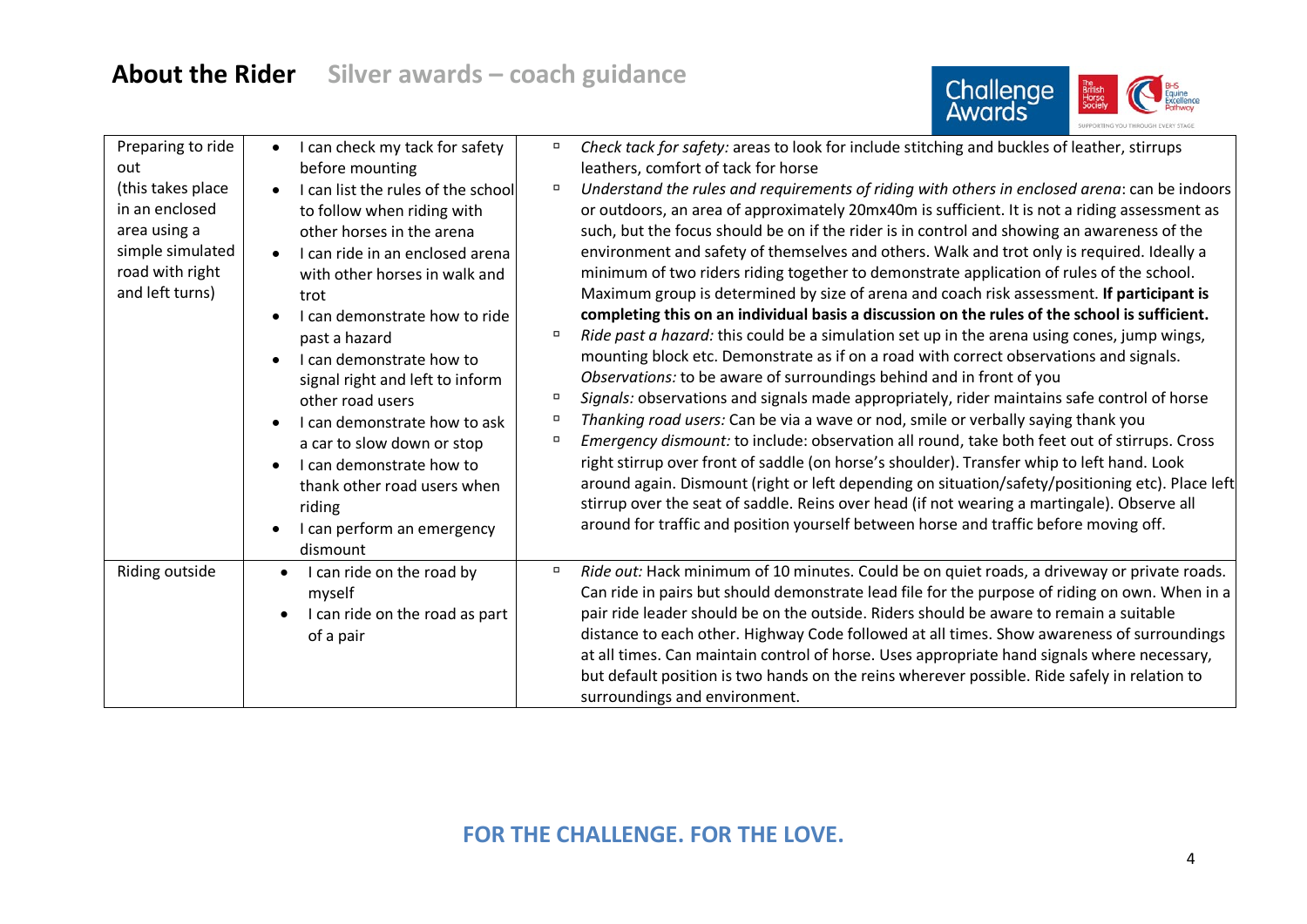

### **Riding Fit silver**

This award should focus on improving awareness of exercises and lifestyle choices they can implement at home to improve their riding. Your role, as coach, is to help explain why improving their fitness, posture etc can help to improve the riding experience for them, and their horse.

|                                                                                                                                                                                                                                                                                     | <b>Notes for guidance</b>                                                                                                                                                                                                                                                                                                                                                                                                                                                                                                                                                                                                                                                                                    |
|-------------------------------------------------------------------------------------------------------------------------------------------------------------------------------------------------------------------------------------------------------------------------------------|--------------------------------------------------------------------------------------------------------------------------------------------------------------------------------------------------------------------------------------------------------------------------------------------------------------------------------------------------------------------------------------------------------------------------------------------------------------------------------------------------------------------------------------------------------------------------------------------------------------------------------------------------------------------------------------------------------------|
| I can describe how to bend forward correctly, and<br>understand why it is important                                                                                                                                                                                                 | Bending forward: Should recognise to keep their back straight, bend from the<br>$\Box$<br>hips and soften the knees. Important for lower back health, and to improve<br>hip mobility, which will help with their riding                                                                                                                                                                                                                                                                                                                                                                                                                                                                                      |
| I can give examples of ways to improve my strength<br>and mobility                                                                                                                                                                                                                  | Improve strength and mobility: adopt a correct lifting and carrying technique,<br>α<br>vary the way they carry items (for small loads) to engage different muscle<br>groups, for heavy loads use a trolley or wheelbarrow. Sitting correctly and<br>keeping a good posture when sitting and walking will improve overall posture<br>and mobility                                                                                                                                                                                                                                                                                                                                                             |
| I can describe how to sit in a chair for the best way<br>for my body<br>I can describe where the core is                                                                                                                                                                            | Sitting: back straight, feet flat on the floor, no slouching, leaning, or sitting<br>cross legged for long periods, (see 6 steps on page 7 of information booklet)<br>Core: area from the last rib to the top of the thigh, from the front, back, sides,<br>$\Box$<br>top and bottom. Participants should be able to point this area on their body                                                                                                                                                                                                                                                                                                                                                           |
| I can describe a posture that will strengthen my<br>lower back                                                                                                                                                                                                                      | To strengthen back: One example is the founder pose (page 8 and 9 of<br>$\Box$<br>information booklet), other examples can be given that you may have offered<br>during delivery or that they suggest themselves                                                                                                                                                                                                                                                                                                                                                                                                                                                                                             |
| I can describe the following movements, and give a<br>benefit for each of them<br>a) founder pose<br>b) shoulder mobility exercise<br>c) calf stretch<br>I can list three things to improve my symmetry<br>I can list three things I can do to improve my<br>cardiovascular fitness | Founder pose: feet hip distance apart, knees soft and keep back straight.<br>Reach out in front of you until a stretch is felt (page 8 of information booklet)<br>Shoulder mobility exercise: Follow steps in page 11 of booklet<br>$\Box$<br>Calf stretch: page 12 of information booklet<br>$\Box$<br>Improving symmetry: Main aim is to try and increase the use of the non-<br>$\Box$<br>dominant side of body for everyday tasks. Some suggestions on page 15 of<br>information booklet but they can come up with some of their own<br>Improving cardiovascular fitness: Few suggestions on page 17 of information<br>$\Box$<br>booklet but can accept their own suggestions. Shouldn't be anything too |

### **FOR THE CHALLENGE. FOR THE LOVE.**